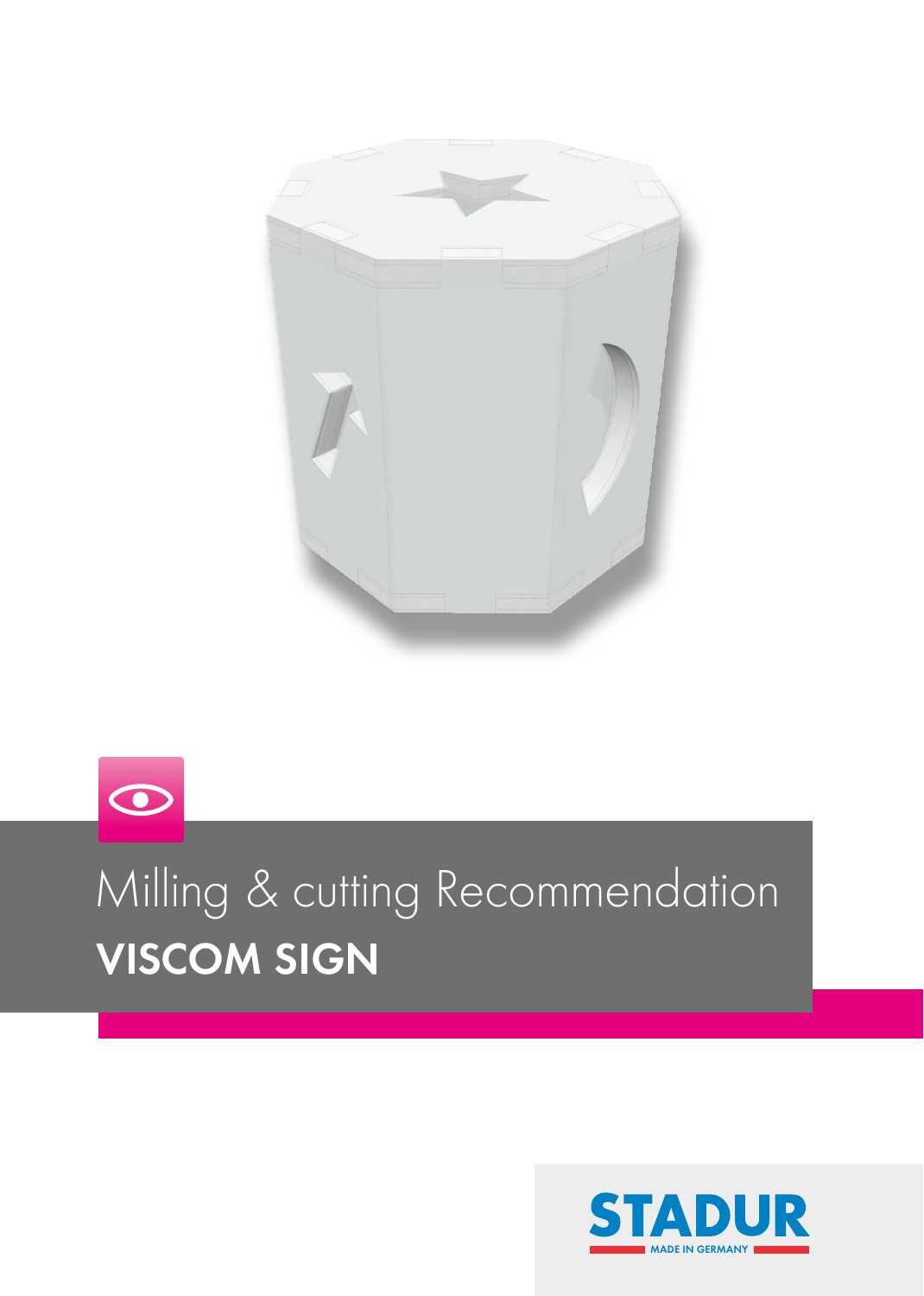# VISCOM SIGN Milling & cutting Recommendation

All information is provided to the best of our knowledge, but without obligation or liability. We recommend testing the goods for their suitability for the planned purpose to achieve best results.

## Cutting and milling

Tested by Andreas Harmuth CNC-Frästechnik with the machine type: Profi 3000-2.

#### Cutting with oscillating blade:

#### Option 1:

- Feed motion of 800 rpm against the feed
- Tool: 25 mm knife
- Infeed angle: 3 Grad
- Cutting underlay: MDF

#### Option 2

- Feed motion of 1.900 rpm with the feed
- Tool: 10 mm knife
- Infeed angle: 3 Grad
- Cutting underlay: MDF

#### Contour milling EASYPRINT & SF:

- 20.000 rpm against the feed
- Feed motion of 2.000 mm/min\*
- Tool: 6 mm polished cutter with a 22 mm flute
- Cutting depth equal to material thickness
- Cutting underlay: MDF

## V-groove milling EASYPRINT:

- 15.000 rpm with the feed
- Feed motion of 2.000 mm/min
- Tool: V-goove-cutter
- Cutting depth: material thickness less ~1 mm
- Cutting underlay: MDF

\*2.000 mm/min recommended for optimal contours, but faster feed motions are generally possible.

#### Cutting with oscillating blade:

Tested by Zünd Systemtechnik AG. A detailled overview of the results can be found on the following pages.

You can find a video of the cutting tests at the link below:

https://youtu.be/G4BXLEb7Xw4

![](_page_1_Picture_32.jpeg)

![](_page_1_Picture_33.jpeg)

Stadur Produktions GmbH & Co. KG Ostereichen 2-4, 21714 Hammah, Germany, E-Mail stadur@stadur.com Revision 2018-01-A

Phone +49 (0) 41 44 / 234-0 Fax +49 (0) 41 44 / 234-100 www.stadur.com **MADE IN GERMANY** 

![](_page_1_Picture_36.jpeg)

### **HARMUTH** CNC-FRÄSTECHNIK

![](_page_1_Picture_38.jpeg)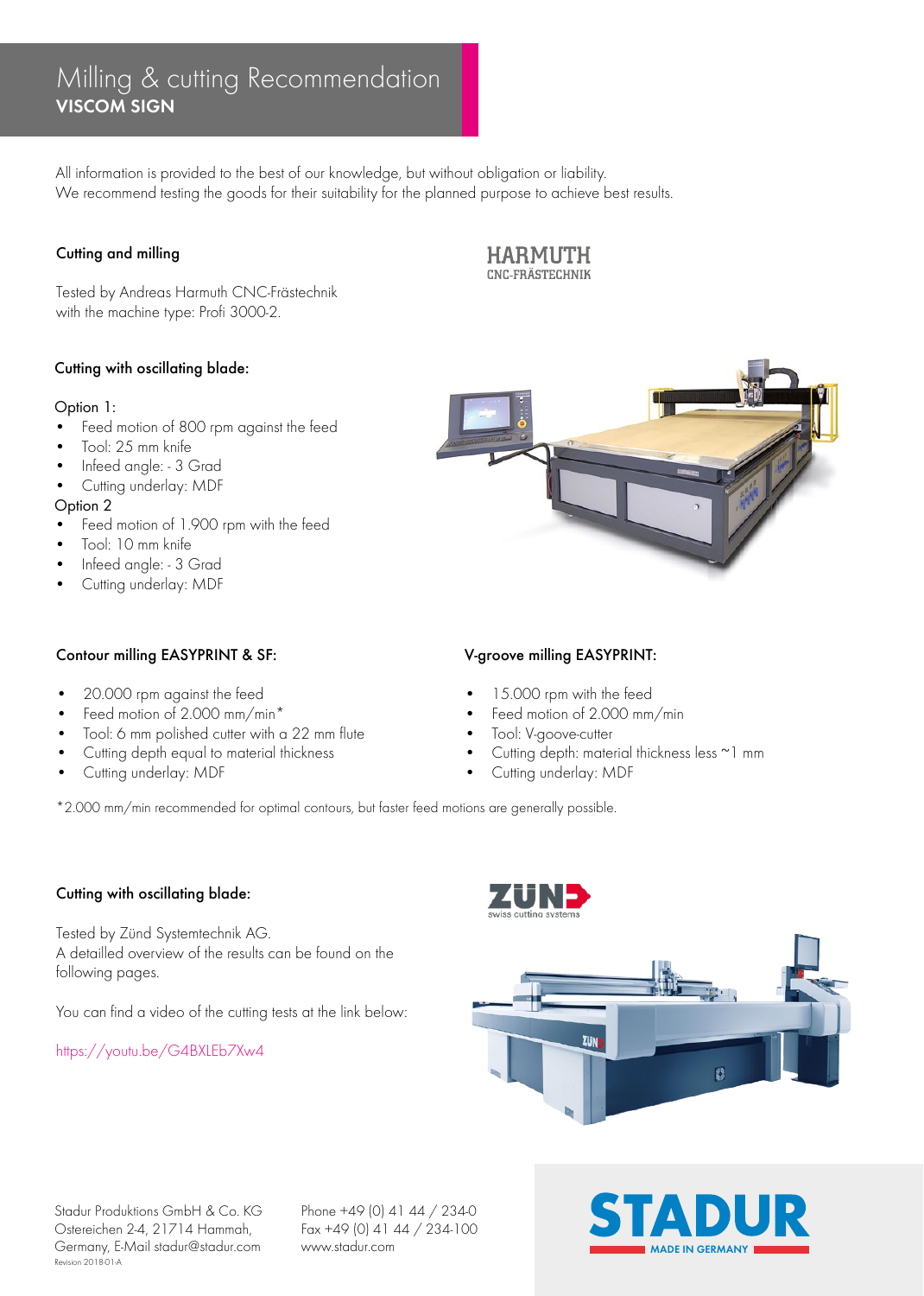## VISCOM SIGN Milling & cutting Recommendation

![](_page_2_Picture_1.jpeg)

| Material<br>Name             | <b>EASYPRINT</b>                                                | <b>EASYPRINT</b>                                 | <b>EASYPRINT</b>                              |
|------------------------------|-----------------------------------------------------------------|--------------------------------------------------|-----------------------------------------------|
| Thickness                    | 5.0                                                             | 5.0                                              | 10.0                                          |
| Cutter                       | G3-L2500                                                        | G3-L2500                                         | G3-L2500                                      |
| Module                       | UM-ZS                                                           | UM-ZS                                            | UM-ZS                                         |
| Tool                         | VCT                                                             | <b>EOT 250</b>                                   | VCT                                           |
| Knife / Bit<br>Wheel / Punch | Z73                                                             | Z61                                              | Z71                                           |
| Speed                        | 800.0                                                           | 400.0                                            | 800.0                                         |
| Glideshoe                    |                                                                 | Standard                                         |                                               |
| Accelleration<br>Level       | 3                                                               | $\overline{2}$                                   | 3                                             |
| Z-lower                      | 150.0                                                           | 500.0                                            | 150.0                                         |
| <b>Cutting Underlay</b>      | Grey Conveyor Belt                                              | Grey Conveyor Belt                               | Grey Conveyor Belt                            |
| Software                     | ZCC                                                             | ZCC                                              | ZCC                                           |
| Specifics                    | - Grooving angle 45<br>- Base depth -0.8 mm<br>- V-Cut possible | - Knife compensation on<br>- Base depth - 1.2 mm | - Grooving angle 22.5<br>- Base depth -0.8 mm |

| Material<br>Name             | <b>EASYPRINT</b>                            | <b>EASYPRINT</b>                                 | <b>EASYPRINT</b>                                 |
|------------------------------|---------------------------------------------|--------------------------------------------------|--------------------------------------------------|
| Thickness                    | 10.0                                        | 10.0                                             | 19.0                                             |
| Cutter                       | G3-L2500                                    | G3-L2500                                         | G3-L2500                                         |
| Module                       | UM-ZS                                       | UM-ZS                                            | UM-ZS                                            |
| Tool                         | VCT                                         | <b>EOT 250</b>                                   | <b>EOT 250</b>                                   |
| Knife / Bit<br>Wheel / Punch | Z71                                         | Z61                                              | Z68                                              |
| Speed                        | 800.0                                       | 400.0                                            | 400.0                                            |
| Glideshoe                    |                                             | Standard                                         | Standard                                         |
| Accelleration<br>Level       | 3                                           | $\overline{2}$                                   | $\overline{2}$                                   |
| Z-lower                      | 150.0                                       | 500.0                                            | 500.0                                            |
| <b>Cutting Underlay</b>      | Grey Conveyor Belt                          | Grey Conveyor Belt                               | Grey Conveyor Belt                               |
| Software                     | ZCC                                         | ZCC                                              | ZCC                                              |
| Specifics                    | - Grooving angle 45<br>- Base depth -0.8 mm | - Knife compensation on<br>- Base depth - 1.2 mm | - Knife compensation on<br>- Base depth - 1.2 mm |

Stadur Produktions GmbH & Co. KG Ostereichen 2-4, 21714 Hammah, Germany, E-Mail stadur@stadur.com Phone +49 (0) 41 44 / 234-0 Fax +49 (0) 41 44 / 234-100

![](_page_2_Picture_6.jpeg)